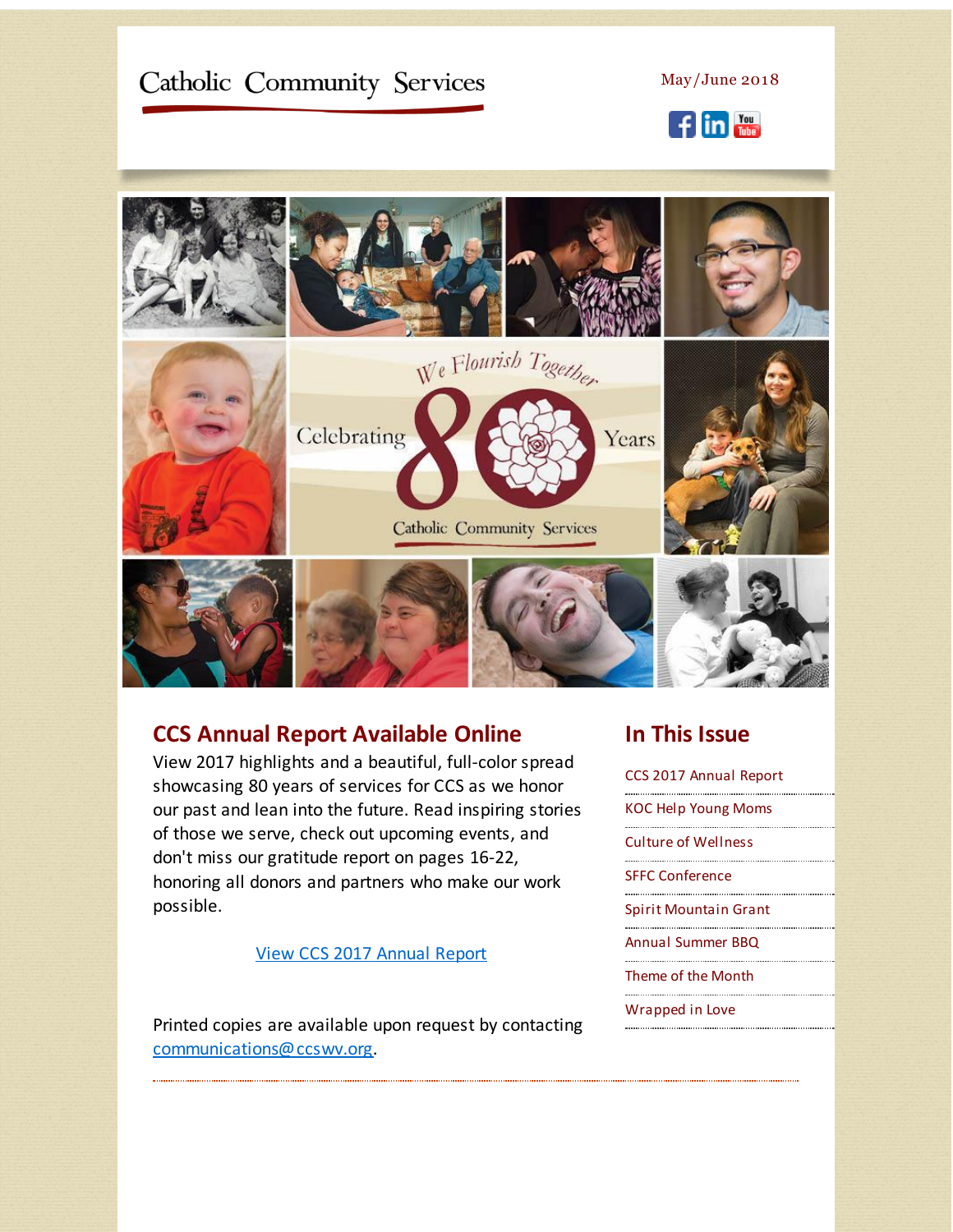

## **Oregon Knights Help Young Moms Say** *Yes* **to Life**

During a time of year when we honor motherhood, we also want to honor and thank those who treat the care of vulnerable young moms and their babies as a sacred trust. At the Annual Oregon Knights of Columbus Convention in April, Catholic Community Services presented certificates of appreciation to Knights councils from all over the state for their support of Father Taaffe Homes and Pregnancy Support Services. [Read](http://r20.rs6.net/tn.jsp?f=001OH75x7aPx486XnkJodtJaP8HdxJKBUcZJbCRITanq5F_9jC3u02k2BYrVbaVtJGqJyLOPXUaK4et6hHSMWBRwHJTSaqJqbFGO9njoVIZR5fr3R9-9_nX9haicar3k8RnV2t0gUjVKLeaZ_g6JnYEFhWOR3fFmD1mYi3ov3KCAw74cxRcfP10vhEMQznU0CmIOgKD8OZHOZeknGE5mp-_8AVNclq5WLqK_wOt4-rLk8U=&c=&ch=) More

Thanks to the loyal support from the Knights of Columbus, Father Taaffe moms like Vanessa are able to have a safe, stable, nurturing home to plan for their future, and the future of their babies.



*Vanessa's Story*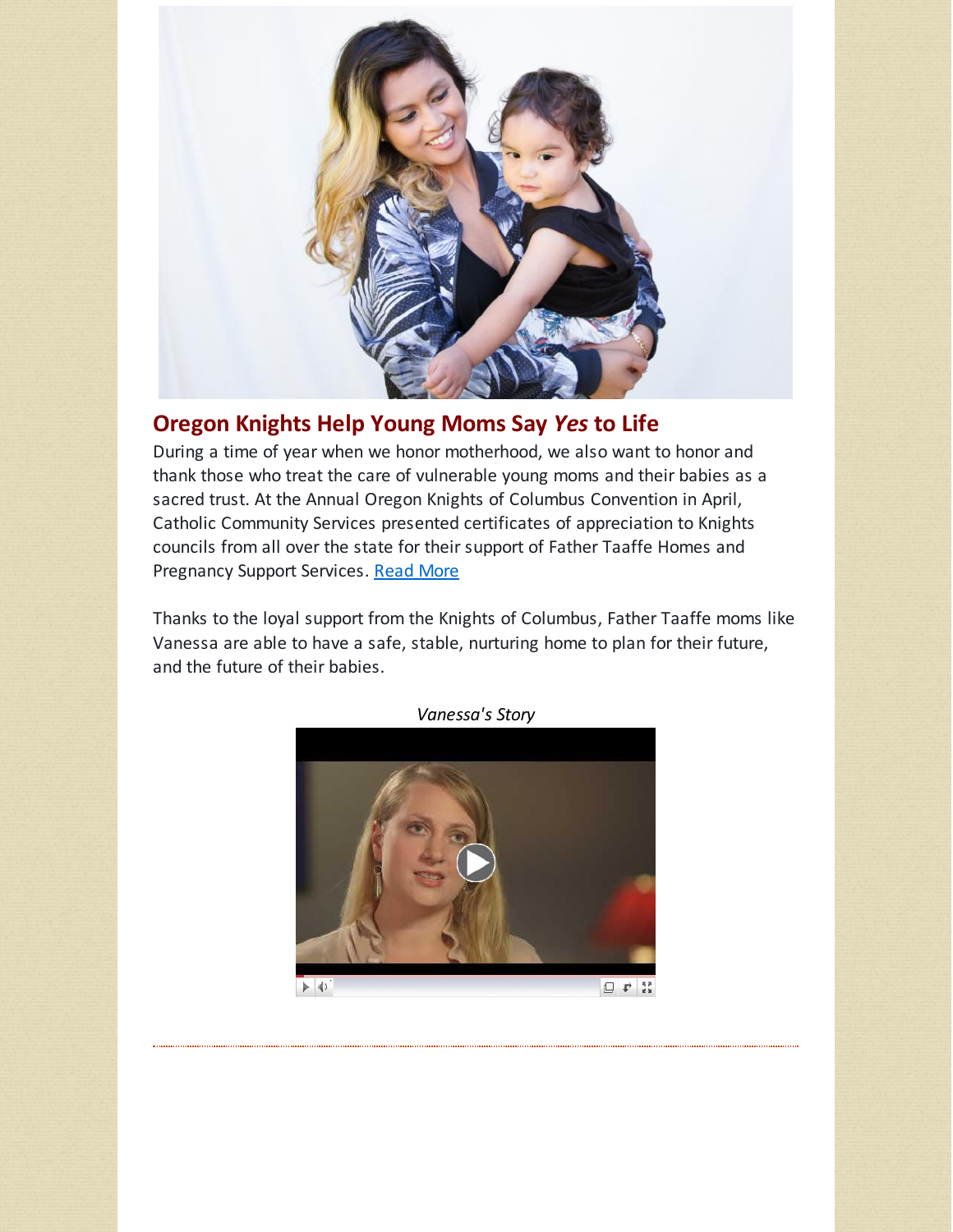

## **Culture of Wellness Corner**

The Culture of Wellness Team welcomes new member Kennedy Anderson from Human Resources. If you would like to join the team, please contact [Steve](mailto:stevenass@ccswv.org) Nass or [Jennifer](mailto:jenniferblyeth@ccswv.org) Blyeth for more information. The team is specifically looking for volunteers to help develop a smoke-free workday policy for CCS.

At the last brown bag lunch in April, Culture of Wellness team members shared and sampled healthy Blue Zones® recipes. At the next brown bag lunch on Tuesday, June 12th, the team will be sharing the **[9-Elements](http://r20.rs6.net/tn.jsp?f=001OH75x7aPx486XnkJodtJaP8HdxJKBUcZJbCRITanq5F_9jC3u02k2BYrVbaVtJGqsRm23Yj9lr73OeyEVajkziJbgfUFaQPX_kDUEnF5F6xudTFwyyCEVITM6gWNlL2LGtRtEv2SL47SrxcvQjIO-JWxPFALuzTyCyX2oiOr_s1khvLDE_7I3HTzxFsTc5AtgswQJVmElCdVMv8jjGf55nKiXhg4a91-opAenggM1LKQri3XcN-uwA==&c=&ch=)** of Blue Zones® and bringing their favorite summer salads to share.

### [Read](http://r20.rs6.net/tn.jsp?f=001OH75x7aPx486XnkJodtJaP8HdxJKBUcZJbCRITanq5F_9jC3u02k2BYrVbaVtJGqRZbgr2SaEeAiDDuLyMAvCMOGAUh016uvEvmvy0roY-jW6HWJLFi4wAhTgmey75Z21rm9YfkrTUHjULZ0QMM1JA3Ly9qvjt9oysulv8oC9yan0Bi6w2uPfoxD1rw400QGdvyhlMQBNr7nhKXzY9_s3g==&c=&ch=) More



**Safe Families Holds First Collaborative Conference**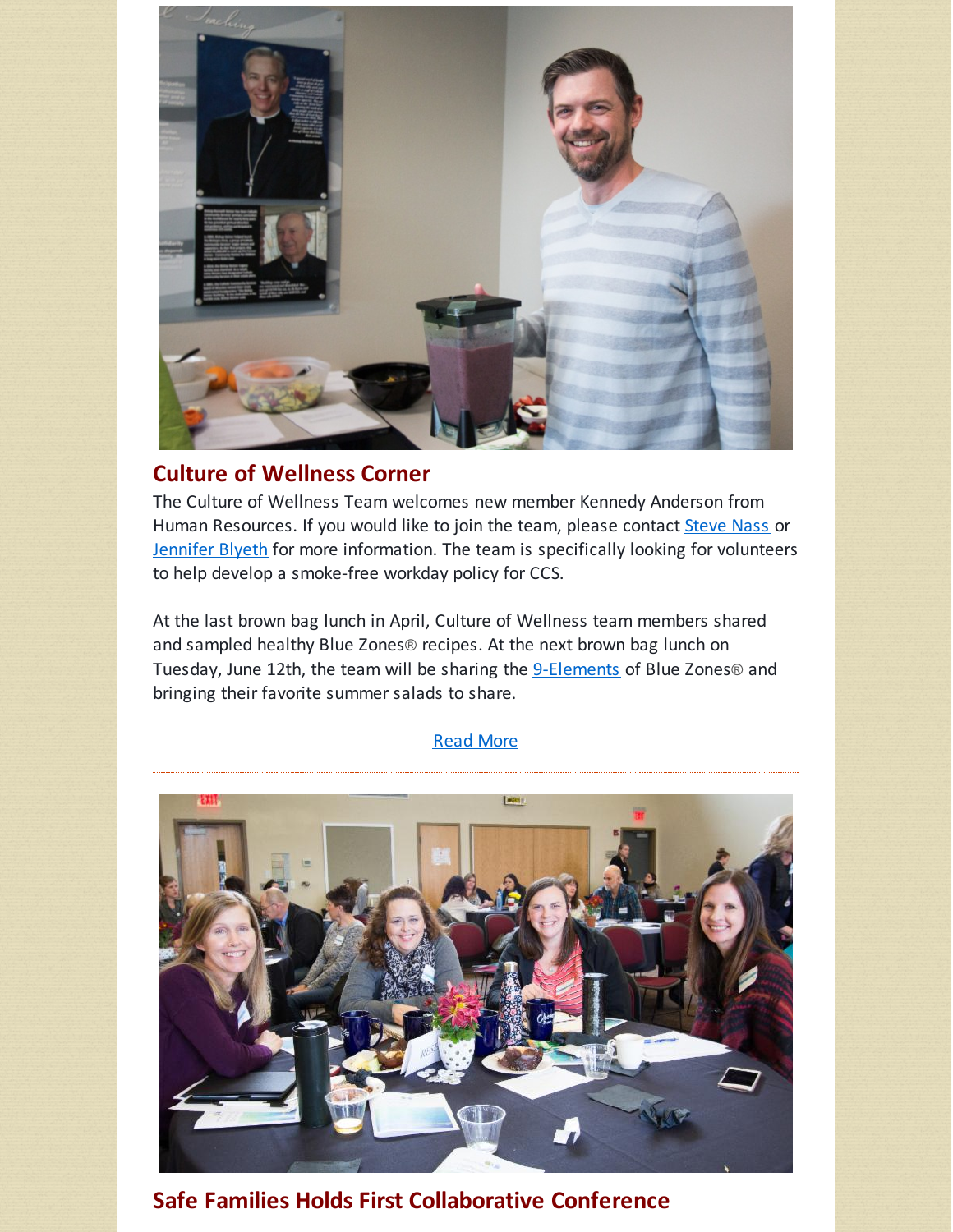More than 100 Safe Families for Children (SFFC) staff, volunteers and partners gathered last month for the first Oregon Collaborative Conference: Strengthening Our Community. SFFC Founder Dave Anderson gave an inspirational address during breakfast, followed by workshops throughout the day and a closing presentation by Donna Beegle of Communication Across Barriers.

#### [Read](http://r20.rs6.net/tn.jsp?f=001OH75x7aPx486XnkJodtJaP8HdxJKBUcZJbCRITanq5F_9jC3u02k2BYrVbaVtJGq7XGSAdFsuaasDuncPW81c_KT8xYlPjW3xdIJWf0rlhrGOdjrxS_kCcZioJ5sSdf9X-phRGEoG5n95vdlhXS6O_oQLrJRldREZFDGwmhoR3_ruTc6pgTGm0xnAhND74wCluuO0PzCoUUGhmaiA1S00RORc0Az3B_AYB0nIx1QraheiJ6OjNbkmQ==&c=&ch=) More

### [Conference](http://r20.rs6.net/tn.jsp?f=001OH75x7aPx486XnkJodtJaP8HdxJKBUcZJbCRITanq5F_9jC3u02k2BYrVbaVtJGqwMhfWynz8aJtGqwu5ogBIjrN4iwpzwW1GJb46KW1KQ06Jvs-hBiukLKw_2GtvaI_p1itnomYEaFyuH89ZBhdK3Gc1T6H_2U0CDFwmN-t7NER6S18wFormKcvI2AqJ4OeppbzUC2IrtU=&c=&ch=) Photo Gallery [Opening](http://r20.rs6.net/tn.jsp?f=001OH75x7aPx486XnkJodtJaP8HdxJKBUcZJbCRITanq5F_9jC3u02k2BYrVbaVtJGqtn41ZYYXNAWZr3q4LOaBxDLlZWVMMuy_Pj_Pax450nU2OpWQgmPGI1OKxV4_193DzmwqD8P8-PdJPWO5J4L0KkxflY5g5EDeMMS3MpE33cD8P7SP-UfsRA==&c=&ch=) Session Video



### **Spirit Mountain Supports St. Joseph Shelter**

We recently attended a *Potlatch* Ceremony in Grand Ronde to accept a generous grant from Spirit Mountain Community Fund for St. Joseph Shelter. CCS Executive Director Jim Seymour presented a framed thank you from St. Joseph Shelter staff and residents.

Pictured from left to right: Tribal Council and Board of Trustees Member Jack Giffen, CCSF Board Member Norma Jean Fordyce, Jim Seymour and Spirit Mountain Community Fund Executive Director Mychal Cherry.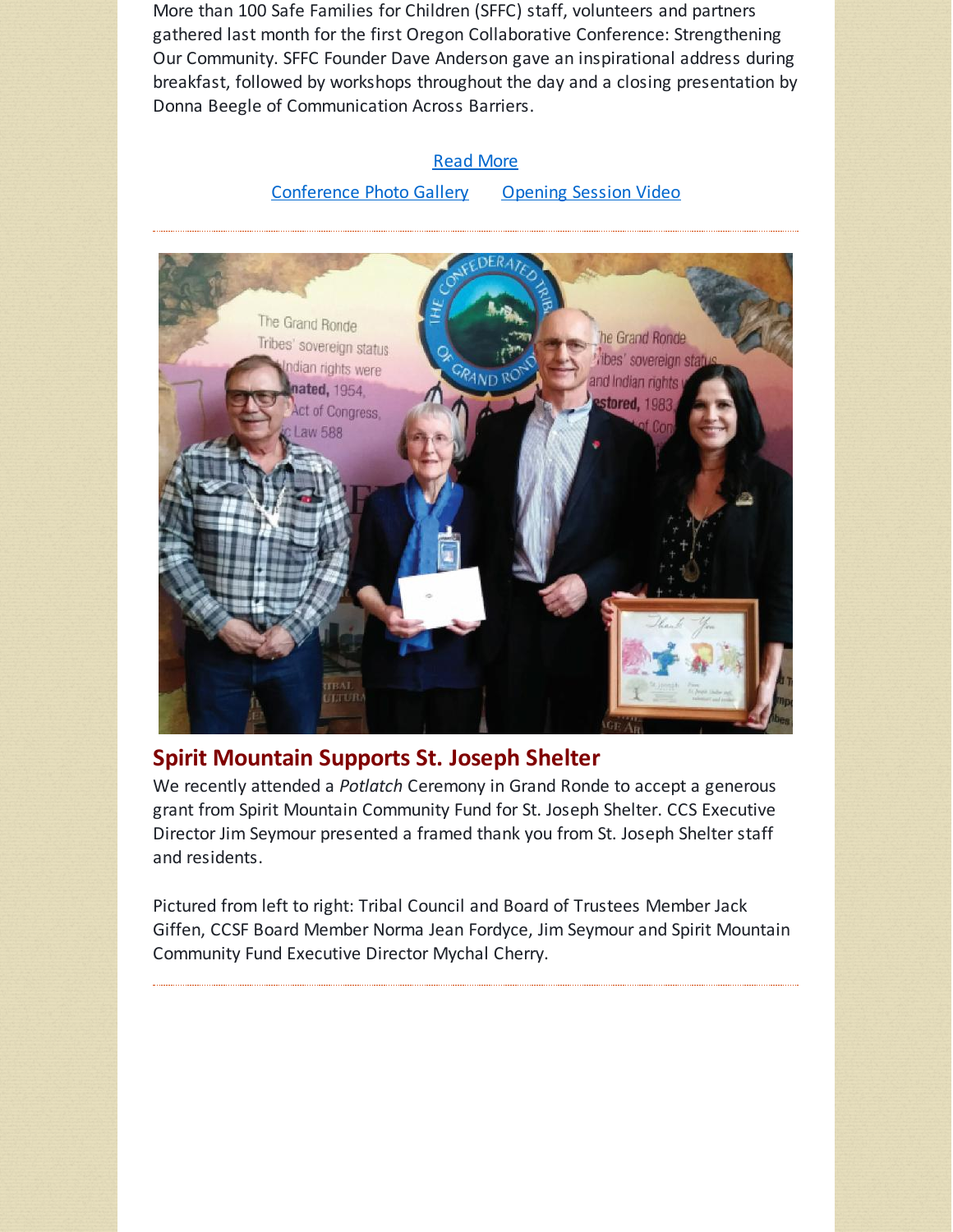

### **Save the Date! Summer BBQ is August 8th**

BBQ season is almost here! Mark your calendars for the annual summer BBQ potluck. Bring a favorite dish to share with co-workers, friends and family. Hamburgers, veggie burgers, hot dogs and drinks will be provided. This year, the Culture of Wellness Team is sponsoring a friendly competition - bring your favorite summer salad and enter it in the salad contest for "Blue Zones**®**" bragging rights.

> Wednesday, August 8th, 11:30am - 2:00pm River Road Park, 3045 River Rd N, Keizer [\(map](http://r20.rs6.net/tn.jsp?f=001OH75x7aPx486XnkJodtJaP8HdxJKBUcZJbCRITanq5F_9jC3u02k2BYrVbaVtJGqkA8Mkze1olgBSmBkFJDIcqAqN1_n_MKM5eM31Y9oaEf0ZfLRrXnmLR_wRzGc_7rK5eAPXZX2sRi5X-harjT8hzGIxlKAHonZqYN8fVQSFzyX8PvLR6FkUezYfYsp9InBPOQ6SOK7MiQqCDs1Leq3HSu80V6NfNSZG_WgD9j2SwI=&c=&ch=))

To RSVP or to sign up to bring a lawn game, a side dish, or to enter the salad competition, please contact Marci Holmes at [mholmes@ccswv.org](mailto:mholmes@ccswv.org).